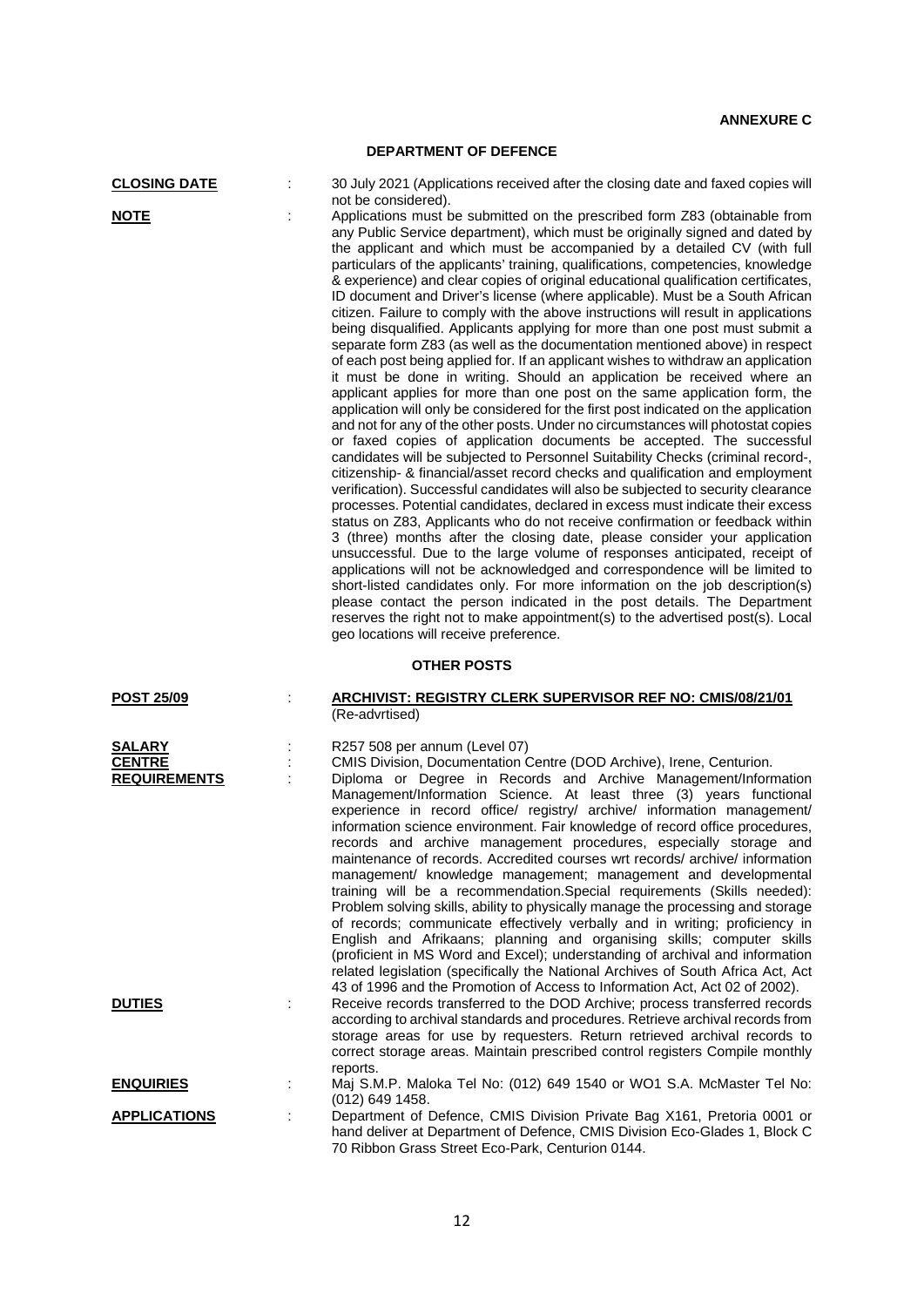| <b>POST 25/10</b>   |   | <b>SENIOR SECRETARY GRADE II REF NO: SG 02/21/01</b>                                                                                                                                                                                                                                                                                                                                                                                                                                                                                                                                                                                                                                                                                                                                                                                                                                                                                                                                                                                              |
|---------------------|---|---------------------------------------------------------------------------------------------------------------------------------------------------------------------------------------------------------------------------------------------------------------------------------------------------------------------------------------------------------------------------------------------------------------------------------------------------------------------------------------------------------------------------------------------------------------------------------------------------------------------------------------------------------------------------------------------------------------------------------------------------------------------------------------------------------------------------------------------------------------------------------------------------------------------------------------------------------------------------------------------------------------------------------------------------|
| <b>SALARY</b>       |   | R173 703 per annum (Level 05)                                                                                                                                                                                                                                                                                                                                                                                                                                                                                                                                                                                                                                                                                                                                                                                                                                                                                                                                                                                                                     |
| <b>CENTRE</b>       |   | SAMHS HQ, Directorate Pastoral, Erasmuskloof, Pretoria.                                                                                                                                                                                                                                                                                                                                                                                                                                                                                                                                                                                                                                                                                                                                                                                                                                                                                                                                                                                           |
| <b>REQUIREMENTS</b> |   | Grade 12. Two (2) years' experience as a Secretary. Special requirements                                                                                                                                                                                                                                                                                                                                                                                                                                                                                                                                                                                                                                                                                                                                                                                                                                                                                                                                                                          |
|                     |   | (Skills needed): Computer literacy (Microsoft Word, Excel, and PowerPoint).<br>Typing skills. Communicate effectively (written & verbal) in English. Analytical<br>and innovative thinking as well as problem solving skills. Excellent<br>interpersonal skills. Sound organizational skills. High level of reliability. Ability<br>to act with tact and discretion. Good people skills. Ability to do research and<br>analyse documents and situations. Excellent secretarial skills.                                                                                                                                                                                                                                                                                                                                                                                                                                                                                                                                                            |
| <b>DUTIES</b>       |   | Provide a secretarial support service. Record appointments and events and<br>manage the Director's diary. Receive telephone calls and refer to the correct<br>role players. Provide secretarial functions in board meetings. Write/type<br>documents, memorandums, letters and reports. Compile agendas and take<br>minutes during meetings. Compile minutes correctly. Deal with classified files<br>and documents. Arrange meetings and events for the Director. Process the<br>travel and subsistence claims for the Director. Identify venues, invite role<br>players, and organise refreshments and set up schedules for meetings and<br>events. Collect all relevant documents for meetings. Liaise with travel agencies<br>to make travel arrangements. Prepare briefing and notes for the Director as<br>required. Keep a filing system. Operate office equipment. Order and purchase<br>stationary. Keep updated with policy and procedures. Co-ordinate logistical<br>arrangements for meetings when required, as well as for visitors. |
| <b>ENQUIRIES</b>    |   | Ms T.T. Monaiwa Tel No: (012) 671 5099                                                                                                                                                                                                                                                                                                                                                                                                                                                                                                                                                                                                                                                                                                                                                                                                                                                                                                                                                                                                            |
| <b>APPLICATIONS</b> |   | Department of Defence, South African Military Health Service, Private Bag<br>X102, Centurion, 0046, or maybe hand delivered to LEW Building, cnr<br>Selborne and Trichard Ave, Lyttelton.                                                                                                                                                                                                                                                                                                                                                                                                                                                                                                                                                                                                                                                                                                                                                                                                                                                         |
| <b>POST 25/11</b>   |   | <b>SENIOR SECRETARY GRADE II REF NO: SG 02/21/02</b>                                                                                                                                                                                                                                                                                                                                                                                                                                                                                                                                                                                                                                                                                                                                                                                                                                                                                                                                                                                              |
| SALARY              |   | R173 703 per annum (Level 05)                                                                                                                                                                                                                                                                                                                                                                                                                                                                                                                                                                                                                                                                                                                                                                                                                                                                                                                                                                                                                     |
| <b>CENTRE</b>       |   | SAMHS HQ, Directorate Medicine, Erasmuskloof, Pretoria                                                                                                                                                                                                                                                                                                                                                                                                                                                                                                                                                                                                                                                                                                                                                                                                                                                                                                                                                                                            |
| <b>REQUIREMENTS</b> |   | Grade 12. Experience in secretarial or related occupation may be a<br>recommendation. Special requirements (Skills needed): Must be computer<br>literate and have knowledge of the operational and utilisation of the specific<br>computer software and database packages (Microsoft Word, Excel, and<br>PowerPoint). Must have training on the patient administration database and<br>health informatics system. Must obtain confidential security clearance within<br>12 months after appointment. Must have organising events management and<br>good interpersonal skills as well as problem solving and analytic skills. Must be<br>able to work independently. Telephone etiquette and people management<br>abilities must be in place. High standards of professional conduct, tact,<br>courtesy, neatness (including office tidiness) and loyalty at all times. Service<br>keeping with the Public Service Act (PSA) and PSA employee Code of<br>Conduct.                                                                                  |
| <b>DUTIES</b>       |   | Responsible to the Directorate Medicine (D Med) for typing, execution of<br>general receptionist and office assistant duties (faxes and photocopies). Write<br>routine notes, memos, letters and reports. Compile agendas for D Med Forum<br>meetings and take accurate notes during meeting. Responsible for computing,<br>extracting and manipulating of data for and dissemination of management<br>information. D Med dairy management, telephone messages, organizing<br>internal functions. Receive visitors and organize refreshments when necessary<br>and as supplied by D Med. Arrangement of authorization and parking for<br>visitors. Be a team member in the execution of D Med responsibilities. Process<br>the travel and subsistence claims for the Director.                                                                                                                                                                                                                                                                    |
| <b>ENQUIRIES</b>    | ÷ | Ms T.T. Monaiwa Tel No: (012) 671 5099                                                                                                                                                                                                                                                                                                                                                                                                                                                                                                                                                                                                                                                                                                                                                                                                                                                                                                                                                                                                            |
| <b>APPLICATIONS</b> |   | Department of Defence, South African Military Health Service, Private Bag<br>X102, Centurion, 0046, or maybe hand delivered to LEW Building, cnr<br>Selborne and Trichard Ave, Lyttelton.                                                                                                                                                                                                                                                                                                                                                                                                                                                                                                                                                                                                                                                                                                                                                                                                                                                         |
| <b>POST 25/12</b>   |   | <b>SENIOR SECRETARY GRADE II REF NO: SG 02/21/03</b>                                                                                                                                                                                                                                                                                                                                                                                                                                                                                                                                                                                                                                                                                                                                                                                                                                                                                                                                                                                              |
| <b>SALARY</b>       |   | R173 703 per annum (Level 05)                                                                                                                                                                                                                                                                                                                                                                                                                                                                                                                                                                                                                                                                                                                                                                                                                                                                                                                                                                                                                     |
| <b>CENTRE</b>       |   | Military Health Training Formation HQ, Thaba Tshwane, Pretoria                                                                                                                                                                                                                                                                                                                                                                                                                                                                                                                                                                                                                                                                                                                                                                                                                                                                                                                                                                                    |
| <b>REQUIREMENTS</b> |   | Grade 12. Special requirements (Skills needed): Computer literacy (Microsoft<br>Word, Excel, and PowerPoint). Typing skills. Communicate effectively (written                                                                                                                                                                                                                                                                                                                                                                                                                                                                                                                                                                                                                                                                                                                                                                                                                                                                                     |